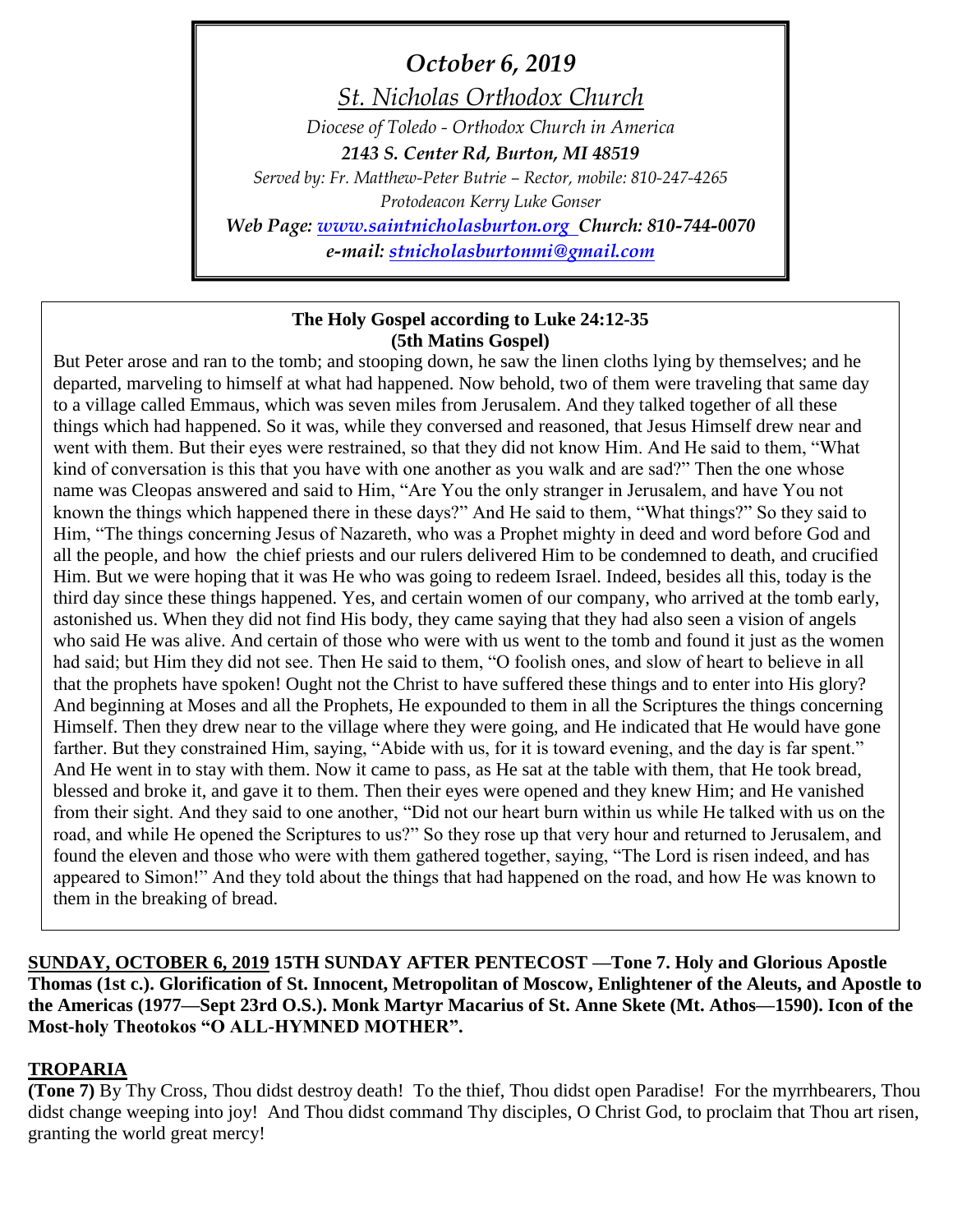**(Tone 2)** You were a disciple of Christ, / and a member of the divine college of Apostles. / Having been weak in faith you doubted the Resurrection of Christ, / but by feeling the wounds you believed in His all-pure Passion: / pray now to Him, O all-praised Thomas, to grant us peace and great mercy.

**(Tone 4)** In truth you were revealed to your flock as a rule of faith, a model of meekness, and teacher of abstinence, so you won the heights by humility, and riches by poverty, O Holy Father Nicholas, intercede with Christ God to save our souls.

#### **KONTAKION**

**(Tone 6)** Protection of Christians never failing, Mediatress before the Creator, ever constant. Do not despise the voice of prayer of sinners, but in your goodness come to help us who faithfully call upon you. Hasten to entreat, hurry to pray, O Theotokos, interceding always for those honor you.

#### **The Prokeimenon in the Eighth Tone: Their proclamation has gone out into all the earth / and their words to the ends of the universe.**

*v:* **The heavens are telling the glory of God and the firmament proclaims His handiwork.**

#### **THE READING IS FROM THE FIRST EPISTLE OF PAUL TO THE CORINTHIANS (4:9-16)** Brethren: I

think that God has exhibited us apostles as last of all, like men sentenced to death; because we have become a spectacle to the world, to angels and to men. We are fools for Christ's sake, but you are wise in Christ. We are weak, but you are strong. You are held in honor, but we in disrepute. To the present hour we hunger and thirst, we are ill-clad and buffeted and homeless, and we labor, working with our own hands. When reviled, we bless; when persecuted, we endure; when slandered, we try to conciliate; we have become, and are now, as the refuse of the world, the offscouring of all things. I do not write this to make you ashamed, but to admonish you as my beloved children. For though you have countless guides in Christ, you do not have many fathers. For I became your father in Christ Jesus through the gospel. I urge you, then, be imitators of me.

#### *Alleluia, Tone 7*

*v.* **It is good to give thanks to the Lord, to sing praises to Thy Name, O Most High!**

*v.* **To declare Thy mercy in the morning, and Thy truth by night.**

**THE HOLY GOSPEL ACCORDING TO SAINT LUKE (7:11-16)** At that time Jesus went to a city called Na'in, and his disciples and a great crowd went with him. As he drew near to the gate of the city, behold, a man who had died was being carried out, the only son of his mother, and she was a widow; and a large crowd from the city was with her. And when the Lord saw her, he had compassion on her and said to her, "Do not weep." And he came and touched the bier, and the bearers stood still. And he said, "Young man, I say to you, arise." And the dead man sat up, and began to speak. And he gave him to his mother. Fear seized them all; and they glorified God, saying, "A great prophet has arisen among us!" and "God has visited his people!"

#### **COMMUNION HYMN**

Praise the Lord from the heavens, praise Him in the highest! Alleluia, Alleluia, Alleluia!

October 6, 2019

# လန္ဘြီးေ ခရွိေ ခရွိေ ခရွိေ ခရွိေ ခရွိေ ခရွိေ ခရွိေ ခရွိေ ခရွိေ ခရွိေ ခရွိေ ခရွိေ

### **CANDLE INTENTIONS FOR THE HEALTH AND BLESSINGS OF**

Angelo, Helen, Nancy & Mandy Lena Bakousidis My family & Hannah (a friend of Nadja's) Lucy Hogg Mary, Angelo, Helen & Alex **Alex** Alex **Alex Alex Alex Alex & Magda Popoff** Health & blessings for dad Cathy & Dave Health & blessings for dad Mary Health & blessings for dad/dedo Elva, Dakota & Austin Health & blessings for Alex Helen Health & blessings for Angelo Helen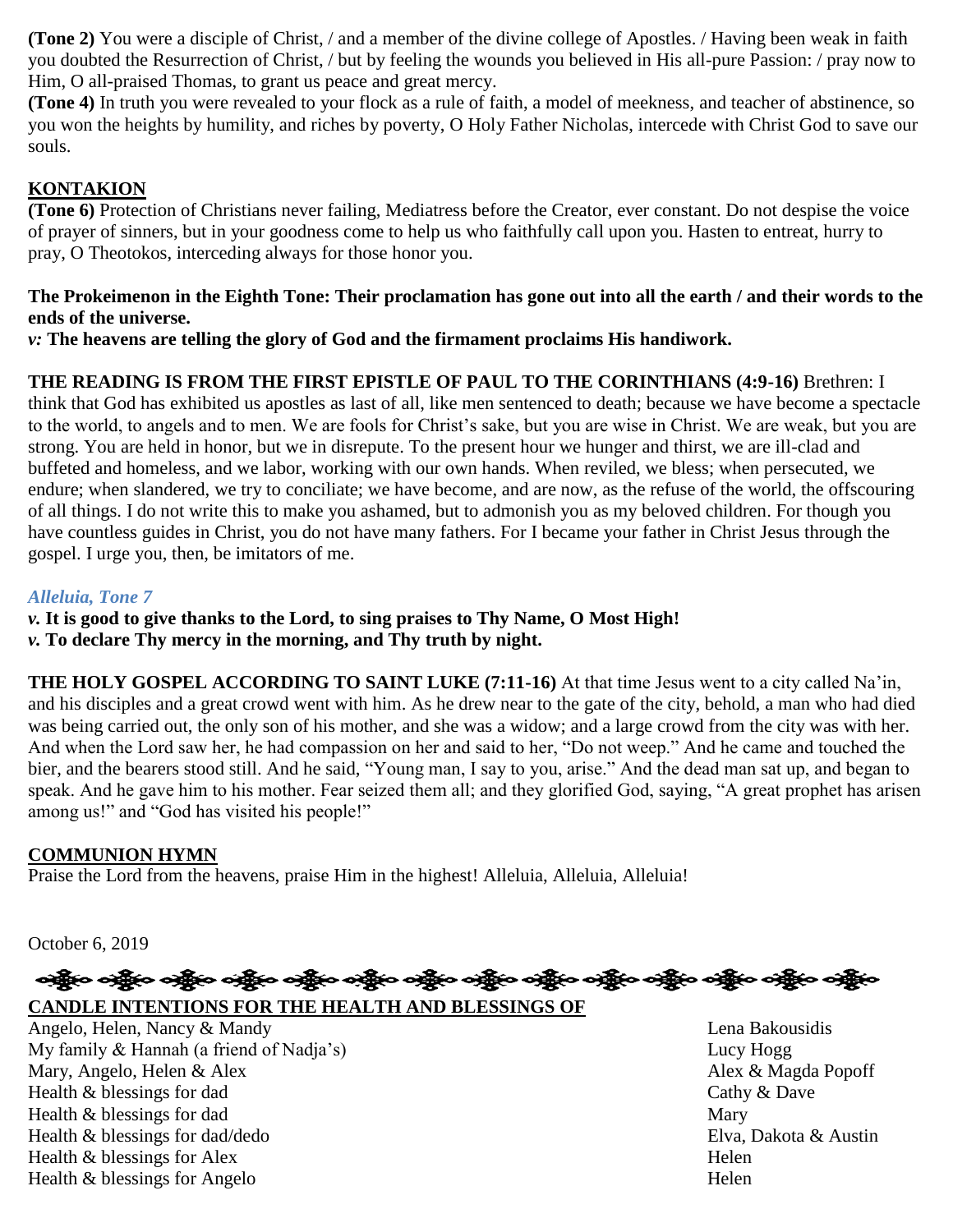| <b>Health for Heather</b><br>Health & blessings for Eugene Akkerman<br>Health & blessings for Taisa Akkerman<br>Fr. Tom, Fr. Paul, Fr. Joe, Fr. Anthony, Matushka Rose Marie, Joan, Peggy, Bob,<br>Angelo, Christine, Dorothy, Peter, Anna, Alex, Irene, Allen, Deborah, Luba, | <b>Shari Nicoloff</b><br>Akkerman family<br>Akkerman family |
|--------------------------------------------------------------------------------------------------------------------------------------------------------------------------------------------------------------------------------------------------------------------------------|-------------------------------------------------------------|
| Kosta, Stojan, Mira, Bosa, Christopher, Allison, Jeanette, Nicholas,<br>Margaret, Joseph, Ted, Marlene, Gladys, my family and friends                                                                                                                                          | Joe Tome                                                    |
| Special Intention                                                                                                                                                                                                                                                              | Joe Tome                                                    |
| Sarah Neely Happy 17 <sup>th</sup> Birthday~blessings                                                                                                                                                                                                                          | Baba                                                        |
| Our men in the service (Orthodox in our parish): Bogdan Beslach-Air Force $\&$<br>Adam George-Navy                                                                                                                                                                             | Adams family                                                |
| Angelo & Helen Popoff, Anna Branoff, Janja & Missy Beslach, Jo & Pete Sredich &<br>Les Ford                                                                                                                                                                                    | Adams family                                                |

#### **CANDLE INTENTIONS FOR BLESSED REPOSE**

Peter Popoff Alex & Magda Popoff Andrew, Rose, John & Jo Ann Adams family

းကြီးေ ခန္ကိုက ခန္ကြာေ ခန္ကြာေနာ္တြင္း ခန္ကြာေခန္ကြာေခန္ကြာေနရွိသည္ အိမ္ေရာက္မွာေခန္ကြာေနရွိသည့္ ေ

**WELCOME** Fr. Basil Gross from St. Andrew Orthodox Church in East Lansing and all our friends and visitors. Please join us in our fellowship hall.

**COFFEE & DONUTS** will be served in the parish hall following liturgy.

**THE ANNUAL ELECTION** will take place on Sunday, November 3<sup>rd</sup>. As of today the nominees for parish council are: Paul Brayan, Phil Brown, Ian Price, Bob Steiner. The nominee for Auditor is Cathy Steiner. \*\*If your name is listed above and you do not wish to run for the parish council OR if you would like to nominate someone, please call the parish office at 810-744-0070.

**COFFE HOUR** volunteers are needed. There is a signup sheet outside the kitchen window. Please commit to helping out so we can continue having this social time together.

**THE BEGINNING & THE END** Fr. Gabriel will be giving a lecture series about creation, giving an Orthodox understanding of creation and the end of the world. The classes will be at St. Mary Magdalene Oct. 16, 23, 30 & Nov. 6 at 6:30. Archbishop Alexander will be the speaker for the last session on Nov.  $6<sup>th</sup>$ . More details are on the flyer in the parish hall.

**SALAD LUNCHEON** at Assumption on Thursday, Oct. 24<sup>th</sup>, 11:30 am-1:30 pm. There will also be appetizers & a bake sale. Cost is \$10.

**TRUNK OR TREAT** will be hosted by Assumption October  $26<sup>th</sup> 6$  pm-8 pm. See the flyer in the parish hall for more information.

**RIGHT TO LIFE** annual benefit dinner is October 15<sup>th</sup>, 6:30 pm at Captain's Club Woodfield in Grand Blanc. The guest speaker is Dr. David Russell. The cost is \$20 student, \$35 individual & \$250 for a table of 8. For more information contact Fran Schihl at 810-694-5079 or franschihl@comcast.net.

**SMALL COMPLINE AND EXPLORING OUR FAITH** teaching and discussion 4th Tuesday of the month. 6 pm through January at St. George. Come deepen your faith with prayer, fellowship as we not only PRACTICE but also EXPLORE our faith! We will explore the role of the Holy Spirit in our lives, our relationships with others and in everything that we do! Hope to pray, fellowship and EXPLORE with you! Father Deacon Michael. [frdnmike@gmail.com](mailto:frdnmike@gmail.com)